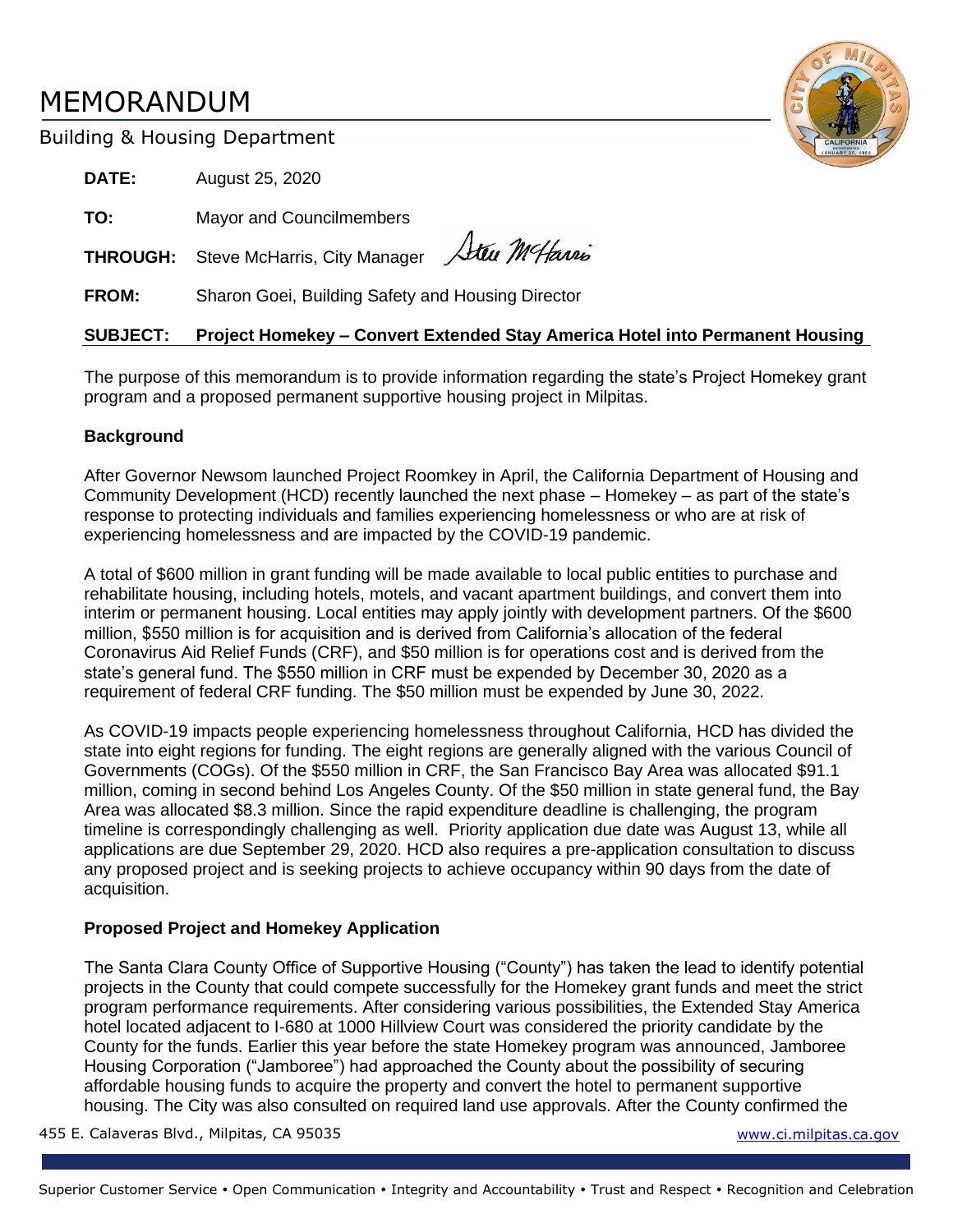#### **Project Homekey – Convert Extended Stay America Hotel into Permanent Housing** Page **2** of **4 August 25, 2020**

interest of Jamboree to pursue Homekey funds for acquiring the hotel, both parties agreed to be coapplicants on the Homekey grant application.

The first step for applying for the grant is holding a required pre-application consultation with HCD. On July 24, 2020, the City of Milpitas, Santa Clara County Office of Supportive Housing, and developer Jamboree Housing Corporation met pre-application consultation requirement with HCD. The three organizations agreed that the application would be simplified with the County and Jamboree Housing as co-applicants (as County would provide matching funds) and the City would not be an applicant but would provide facilitation. The County and Jamboree Housing subsequently submitted a Homekey application on August 7, while City staff has been providing support and facilitation.

The proposed project is to convert the existing 146-room Extended Stay America hotel into a 132-unit permanent supportive housing facility with two additional managers' units and onsite supportive services. The team presented the project vision to HCD, noting that it is a newer existing building that will not require significant code upgrades and where all rooms have kitchenettes. This will significantly reduce construction time and allow occupancy to be achieved sooner. Several existing ground floor rooms would be converted into community space featuring a kitchen, laundry area, multipurpose rooms for resident services and supportive services, case management offices, counseling rooms, and large rooms for social events such as community-wide resident meetings, programs on life skills, wellness classes, educational programs, and holiday celebrations.

The proposed project will move the facility from a transient hotel guest population to a more stable residential population. The targeted population per the Homekey grant requirements will be individuals and households that are experiencing homelessness or have been adversely affected by the COVID-19 pandemic. The proposed project will work closely with the Santa Clara County Coordinated Assessment System to evaluate individuals and families experiencing homelessness or are at risk of homelessness to match them with resources that best fit their situation. As the grant program moves forward, more details such as referrals to Milpitas residents will be forthcoming and further details will be provided as the project progresses. The project partners submitted their Homekey application prior to the August 13 priority application due date, applying for \$200k per room for acquisition funding. This will be \$29.2 million of grant funds for the project with the County anticipated to match the amount. The project partners did not choose to apply for an operating subsidy.

### **Land-Use Streamlining**

On June 29, 2020, Governor Newsom signed AB 83, which provides significant land-use streamlining for projects utilizing Homekey grant funds. In addition, AB 83 will allow project units to be counted toward the Regional Housing Needs Allocation (RHNA). For the proposed project, if Homekey grant funding is received, 132 extremely low-income units will be counted toward Milpitas' RHNA goals.

In accordance with AB 83, all Homekey projects are "deemed consistent and in conformity with any applicable local plan, standard, or requirement, and allowed as a permitted use, within the zone in which the structure is located, and shall not be subject to a conditional use permit, discretionary permit, or to any other discretionary reviews or approvals" (Health and Safety Code, Section 50675.1.1(g)).

This means that any project awarded Homekey funds is deemed consistent with all applicable local regulatory plans and regulations such as the local general plans and zoning ordinances. Such projects are allowed "by-right" and are not subject to discretionary local permit review or approval process (e.g., a discretionary use permit process) before being able to proceed with the project. Projects may still be

455 E. Calaveras Blvd., Milpitas, CA 95035 [www.ci.milpitas.ca.gov](file://///callisto/city_mgr/City%20Manager)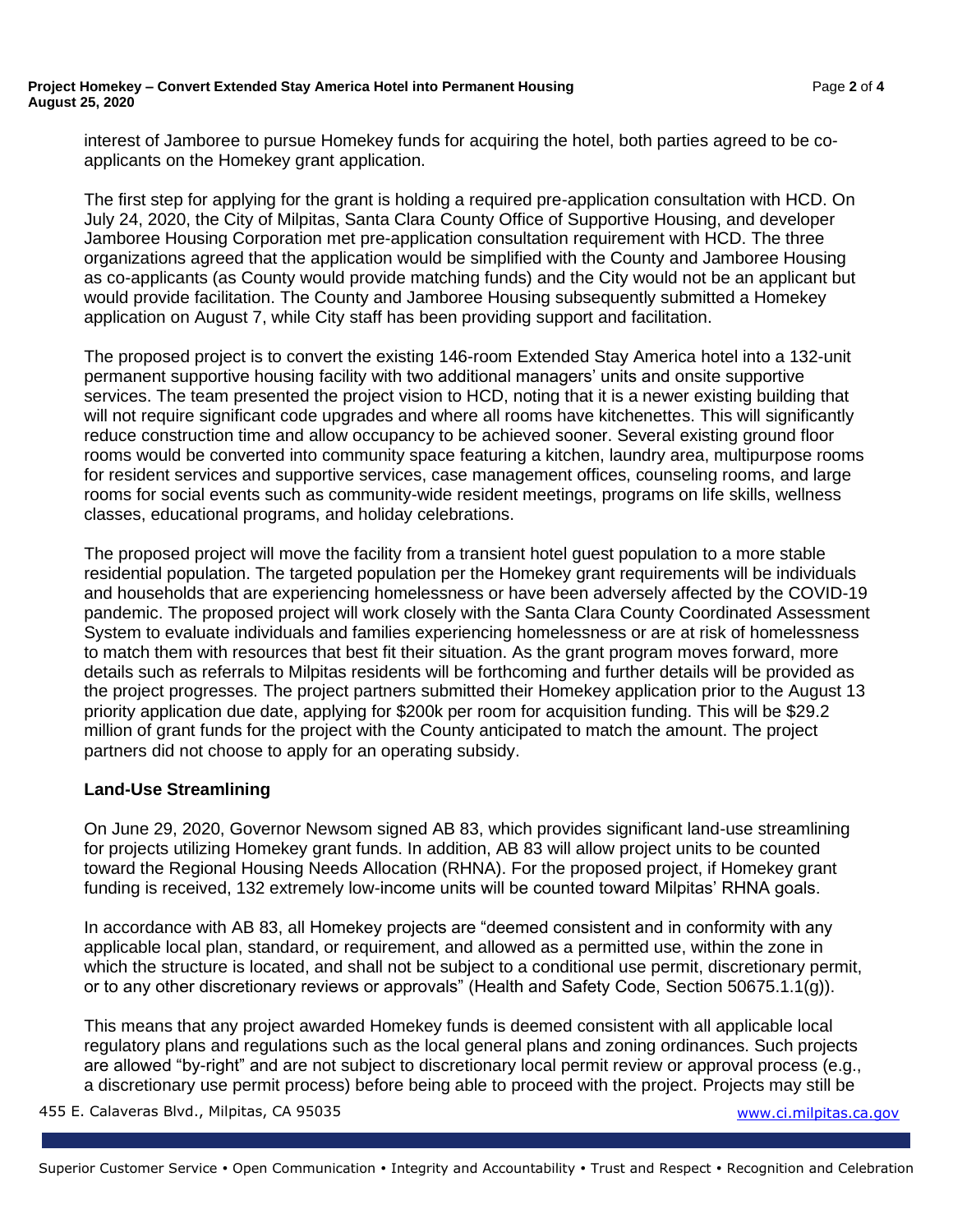#### **Project Homekey – Convert Extended Stay America Hotel into Permanent Housing** Page **3** of **4 August 25, 2020**

subject to CEQA review, but for this proposed project, it would pertain to the extent of proposed building alterations, which could qualify for a categorical exemption.

## **Building Permit Process, Construction, and Occupancy**

Homekey has incorporated habitability, accessibility, and equity into its requirements. Projects must adhere to the accessibility requirements set forth in California Building Code and the Americans with Disabilities Act Title II. Units with features accessible to persons with mobility disabilities, as well as units with features accessible to persons with sensory (hearing or vision) disabilities, will be required. Accessible units are to be dispersed among the various types of dwelling units per code and will be demonstrated on the plans and carried out during construction.

Projects awarded Homekey funds must be acquired by December 30, 2020 and achieve occupancy within 90 days from the date of acquisition. City staff and the developer have discussed the critical timeline for the project and have developed a plan for meeting these requirements. The strategy includes submitting unit remodel plans in phases to allow steady unit occupancy and submitting one package for accessibility upgrades and the other for common space and exterior renovations. In addition, construction phasing of units and inspections will be planned in blocks to further streamline the process. This will allow units to be occupied when life safety and accessibility requirements are met, while other portions of the building continue to be rehabilitated and access to required building exits and life safety features be maintained for residents of the building.

Staff also recommended that Jamboree Housing obtain a temporary permit which allows non-structural work to proceed prior to full permit issuance. Many rooms only require minimal work of a non-structural nature, so the temporary permit will help the developer meet the critical deadline for occupancy.

### **Community Engagement**

HCD will make grant awards on a rolling basis through fall 2020. After HCD indicates that the proposed project's application has been favorably received, a collaborative outreach process will be implemented to educate and engage the community. In addition to supporting the County and Jamboree Housing, the City is a resource for Destination: Home, other community stakeholders the County and Jamboree Housing as they provide education and outreach to surrounding neighborhoods and residents. In addition to discussing permanent supportive housing as a safe and proven solution for addressing chronic homelessness, Jamboree will answer specific questions about their proposed project. While projects funded with Homekey funds are allowed "by-right" under AB 83, City staff will coordinate with Destination: Home and Jamboree to ensure proactive community outreach.

The U.S. Department of Housing and Urban Development, the Substance Abuse and Mental Health Services Administration (SAMHSA), and the United States Interagency Council on Homelessness (USICH) all agree that permanent supportive housing provides effective housing solutions and supportive services for people who have experienced chronic homelessness, as well as others with disabilities, including those with mental illness and also those living in institutional settings.

### **Project as Part of Housing Collaboration**

The proposed project will coordinate the move-in and work closely with the Santa Clara County Coordinated Entry System to ensure that the future composition of the project reflects the varying levels of need in Milpitas and the County. This project will combine safe, stable, and permanent housing, with

455 E. Calaveras Blvd., Milpitas, CA 95035 [www.ci.milpitas.ca.gov](file://///callisto/city_mgr/City%20Manager)